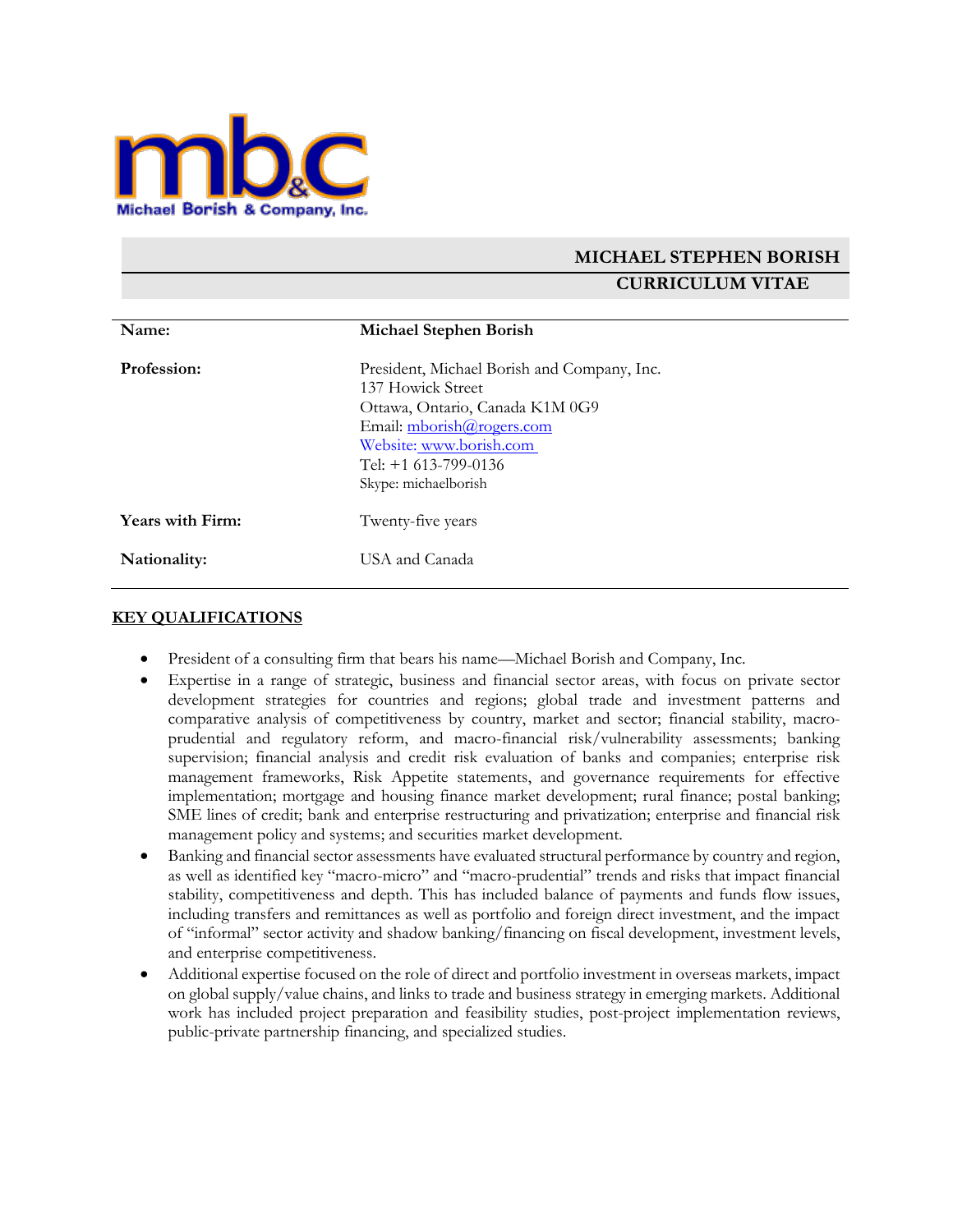- Director of International Housing Finance at Canada Mortgage and Housing Corporation from April 2007-September 2010, and advisor to Chief Risk Officer on risk management policy from October 2010-February 2012.
- Editor of the Housing Finance Network web page (project administered by the Wharton School of Business and supported by the World Bank Group and FMO) for Canada in 2013-2014.
- MBA from the University of Chicago (1985). PhD in Management from Carleton University (2020). PhD thesis: *SME CREDITWORTHINESS AND FINANCING: FIRM SIZE EFFECTS*.
- Clients have included the World Bank, IFC, African Development Bank, USAID, Canada Mortgage and Housing Corporation, *Kreditanstalt fur Wiederaufbau*, the Caribbean Development Bank, and many private companies.
- Countries of on-site service have included Afghanistan, Albania, Antigua, Armenia, Australia, Azerbaijan, Bahrain, Bangladesh, Barbados, Belgium, Bosnia, Bulgaria, Cameroon, Canada, Côte d'Ivoire, Croatia, Denmark, Djibouti, Dominica, Egypt, Ethiopia, Finland, France, FYR Macedonia, Georgia, Germany, Ghana, Grenada, Hong Kong, Hungary, Japan, Kazakhstan, Kosovo, Kuwait, Kyrgyz Republic, Malaysia, Montserrat, Morocco, Niger, Oman, Pakistan, Poland, Romania, Russia, Saudi Arabia, Senegal, Serbia, Singapore, Slovak Republic, South Africa, Spain, St. Kitts, St. Lucia, St. Vincent, Sweden, Syria, Tanzania, Thailand, Togo, Trinidad & Tobago, Ukraine, United Arab Emirates, United Kingdom, USA, Uzbekistan, Vietnam, Zambia and Zimbabwe.

### **EDUCATION**

- Carleton University, PhD, Management and Finance, 2020
- University of Chicago, M.B.A., Finance, 1985
- *La Sorbonne*, *Certificat en français*, 1981
- University of Wisconsin, B.A., History, 1978

### **PROFESSIONAL EXPERIENCE**

#### **MICHAEL BORISH AND COMPANY, INC., President**, **1996-**

- Assisting financial entity in the Middle East with reorganization plan to include commercial and development bank principles for credit risk management, enterprise risk management, general strategy and daily operations.
- Leading research and have to date prepared three White Papers for the African Development Bank on entrepreneurship development in Africa, including ecosystem development, links to frontier industries of the future, industrialization and regional trade and investment on the continent, and links to venture capital and private equity.
- Prepared multiple thought pieces for African Development Bank on a range of issues related to long-term resilience, emergency preparedness and regional integration.
- Produced time series analysis of the contribution of balance of payments items to African consumer patterns.
- Conducted an assessment of global commodity value chains in cocoa, coffee and minerals sectors and the role played by smallholder farmers and artisanal miners.
- Contributed to the African Development Bank's post-COVID-19 regional integration strategy. Responsible for strategic direction and identification of key metrics to align with narrative priorities.
- Developed a "headroom" policy position paper for credit limit guidelines to countries for the African Development Bank accounting for regional integration operations that are multi-country by design. Options are predicated on risk-based capital utilization and methods of determining policy incentives for country-specific determinations.
- Assisted the African Development Bank with preparation of its \$10 billion COVID-19 Rapid Response Facility to provide liquidity support to African governments under emergency conditions. Ongoing work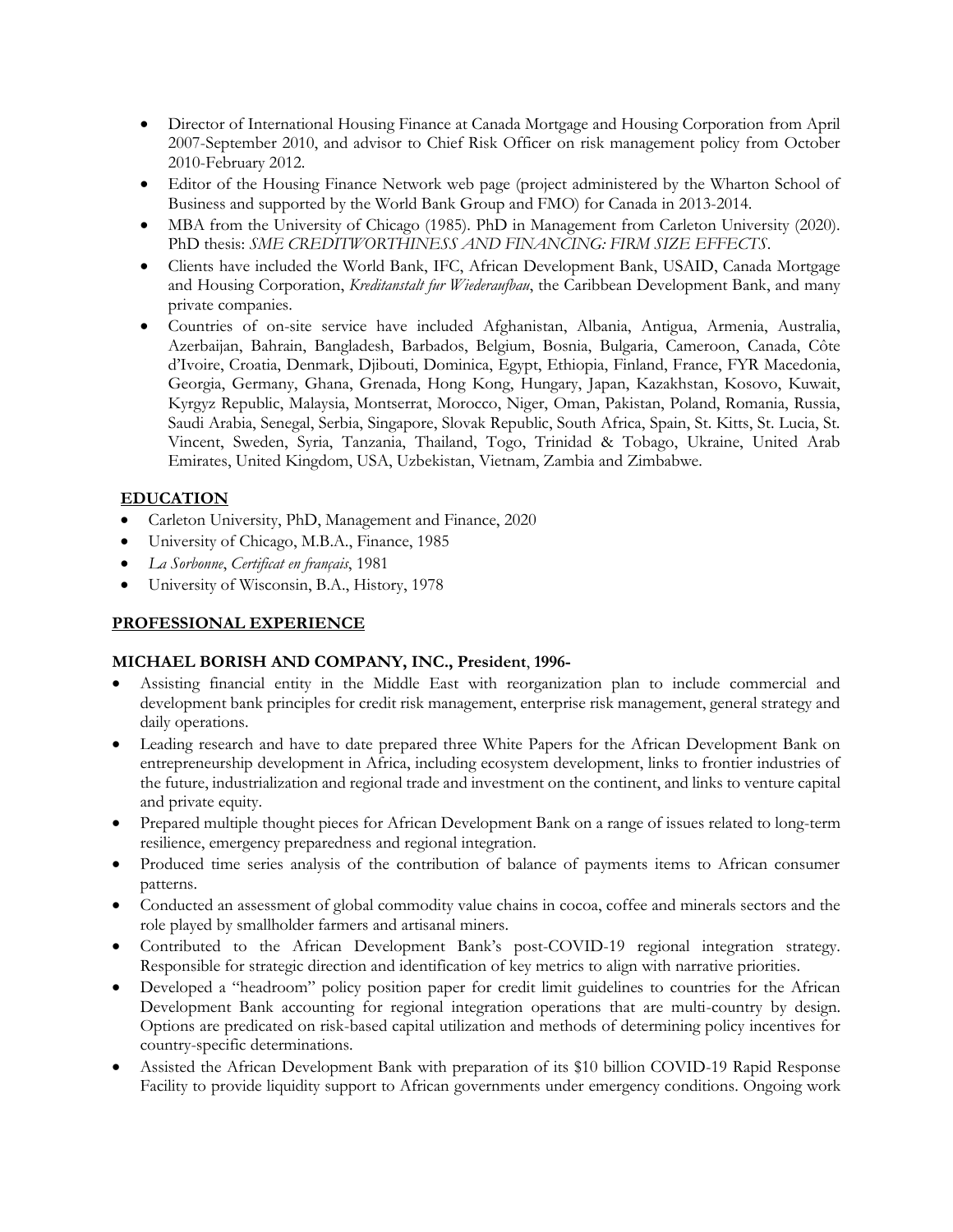with the Bank has also included multiple position papers on structural reforms and interventions that governments could undertake in preparation for the post-COVID recovery, with a focus on reinforcing regional integration and movement towards realization of the African Continental Free Trade Area.

- Designed an Investment Guarantee Fund for the Government of Egypt (supported by the African Development Bank) to promote direct investment from Egyptian enterprises into African markets. Outputs included eight modules addressing capitalization and liquidity requirements, product and market development, internal controls, staffing and budget requirements, risk management and governance, and financial forecasts for performance.
- Prepared several notes and thought pieces for the African Development Bank on the African Continental Free Trade Area, global patterns of protectionism, the need for partial import substitution to galvanize production and scale in African economies, and the importance to the African market of regional integration within this international context.
- Worked with the African Development Bank on multiple initiatives supporting regional integration focused on cross-border trade and investment, supply and value chain development, financial market integration, and development of performance indicators for monitoring and evaluation purposes.
- Worked with the African Development Bank to design their Regional Integration Strategy Framework approved by the Board in March 2018. Components included power generation, infrastructure investment and connectivity, the business environment for trade and investment, and financial market integration.
- Prepared credit risk, liquidity risk, and other risk management policies, procedures, and related governance requirements for Uganda's Development Bank Limited.
- Trained 30 bankers and regulators from all regions of Asia in SME credit management, regulatory risk issues, and bank marketing.
- Assisted with preparation of financial risk management policies, enterprise risk management framework, operational guidelines and procedures, and communications strategy for cultural transformation within a financial Crown corporation in Canada.
- Prepared pricing policy options for a development bank in West Africa to assist that institution with a more systematic and risk-adjusted approach to pricing on its exposures to public and private sector borrowers for it to achieve positive return targets.
- Trained bankers and regulators from Africa, Middle East and South Asia in SME credit management and marketing for Singapore-based training firm. Linked customer-oriented marketing tools, basic technology channels and lessons from rural/micro-finance with loan products, services, systems, and data analysis for retail banking and product strategies. Also presented Basel II/III context for SME finance from lending and funding sides.
- Served as lead housing finance specialist on KfW-funded energy-efficient housing line of credit to be supported by the Central Bank of Armenia for improved housing stock in Armenia. Provided financial sector indicators, affordability models for various loan products under differing principal and interest rate assumptions, and profiled household incomes and housing markets in urban and rural areas.
- Trained bankers from Asia and Middle East in SME credit management and marketing for Singapore-based training firm. Linked customer-oriented marketing tools with loan products, services, systems, and data analysis for retail banking and product strategies.
- Worked with the State Bank of Vietnam's Banking Supervision Agency to implement a Basel II/III program. Provided paragraph-by-paragraph guidance on Pillar 1 credit risk management and mitigation, and recommendations on migration from Basel II to Basel III capital definitions.
- Served as senior consultant to National Housing Corporation of Barbados to improve performance in meeting housing needs and to assist with internal organizational improvements, strengthened financial and risk management, and long-term sustainability.
- Trained banking supervisors at the central Bank of Bangladesh in differing supervisory approaches, SME credit risk management, early warning systems, bank resolution, and credit scoring systems.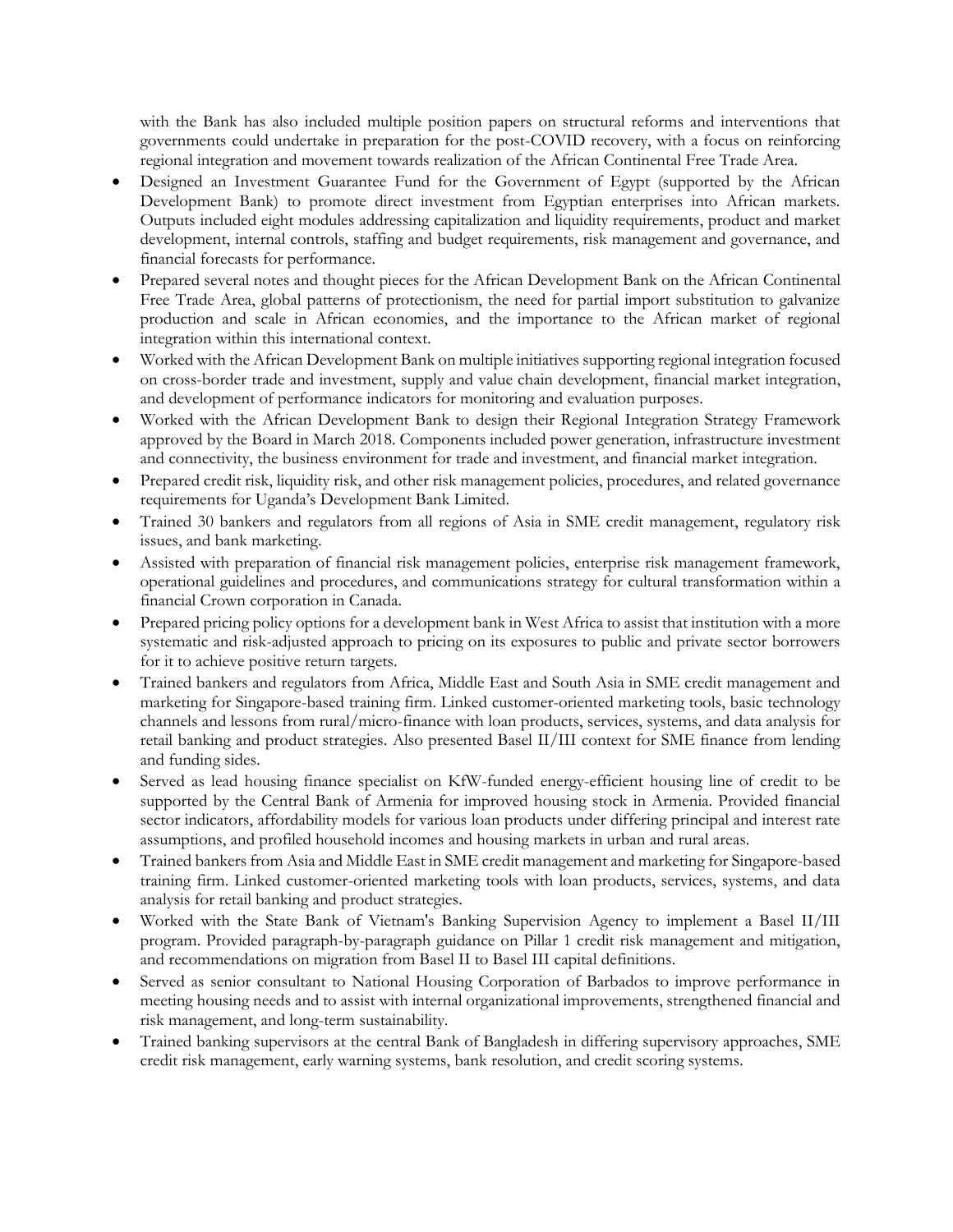- Assessed options for finance strategy for housing and property market development as part of a larger World Bank team focused on urban planning and development for Djibouti.
- Served as lead Banking Sector Expert to Asian Development Bank for a rural housing project in Uzbekistan. Tasks included assessment of participating banks in lending program, and overview of developments in the financial sector reform process.
- Served as Lead Financial Sector Expert for a KfW-funded project for the Central Bank of Armenia evaluating the feasibility of options for access to high-ratio financing to support housing purchases. Assessment included mortgage default insurance, loan guarantee fund, second mortgage financing, term life insurance pledges, mortgage life insurance development, and over-collateralization schemes.
- Served as Team Leader for development of an integrated risk management framework for the National Mortgage Corporation of Armenia (wholly owned by the Central Bank of Armenia).
- Supported database development, performance benchmarking and analysis of financial stability and development trends and risks in ex-communist countries of southeast Europe and Eurasian markets for USAID.
- Provided ongoing advisory services to the banking supervision agencies of Bosnia-Herzegovina with implementation of their Basel II strategy, with particular focus on credit risk issues and strengthening of systems for ongoing surveillance in support of underlying financial stability.
- Assessed Serbian economy, banking and financial sector, enterprise sector, and general business environment, and made recommendations to USAID for future bilateral assistance.
- Designed Basel II implementation framework for the banking supervision agencies of Bosnia-Herzegovina, provided guidance on coordination with the Central Bank regarding financial stability indicators, and drafted implementation strategy for Working Groups for USAID-supported project.
- Evaluated market prospects for establishment of a new SME non-bank lending institution in Barbados for the Barbados market for DFL Finance Limited.
- Worked with a majority-private development bank in Trinidad and Tobago to develop a strategic plan and budget for small enterprise lending in multiple Caribbean markets for DFL Finance Limited.
- Conducted a Basel Core Principles assessment in Bosnia-Herzegovina for banking supervision agencies and USAID, identified gaps in compliance, and developed a road map for compliance with Basel II requirements. The assignment also highlighted gaps in compliance with recognized practices of the EU (as defined by the European Central Bank and Committee of European Banking Supervisors).
- Prepared banking sector and micro-finance policy notes in Uzbekistan for World Bank, including recommendations for reform. Also assisted with housing finance initiatives under the lead of a World Bank staff member.
- Assessed mortgage covered bond and residential mortgage-backed securities markets of advanced EU and Asia/Pacific economies and compared with US and Canadian models regarding housing finance costs and home ownership patterns for the Canada Mortgage and Housing Corporation.
- Provided guidance for a certified institutional banker training program in Georgia for USAID and the International Executive Service Corps.
- Coordinated draft of a new Financial Institutions Law in Laos for the International Finance Corporation.
- Reviewed investment climate in the Vietnamese banking sector for Bank Turan Alem Investments (Vietnam) Company, Ltd.
- Worked with a team to assess prospects for mortgage backed-securities market development in Bangladesh for the International Finance Corporation.
- Reviewed financial sector developments in Malaysia with respect to convergence with international standards in banking (Basel II), capital markets (IOSCO) and insurance (IAIS) under contract to Ernst & Young-Mumbai for the Asian Development Bank.
- Worked with a team to upgrade credit risk management and institutional capacity at the Bank of Montserrat under a contract with the Caribbean Development Bank.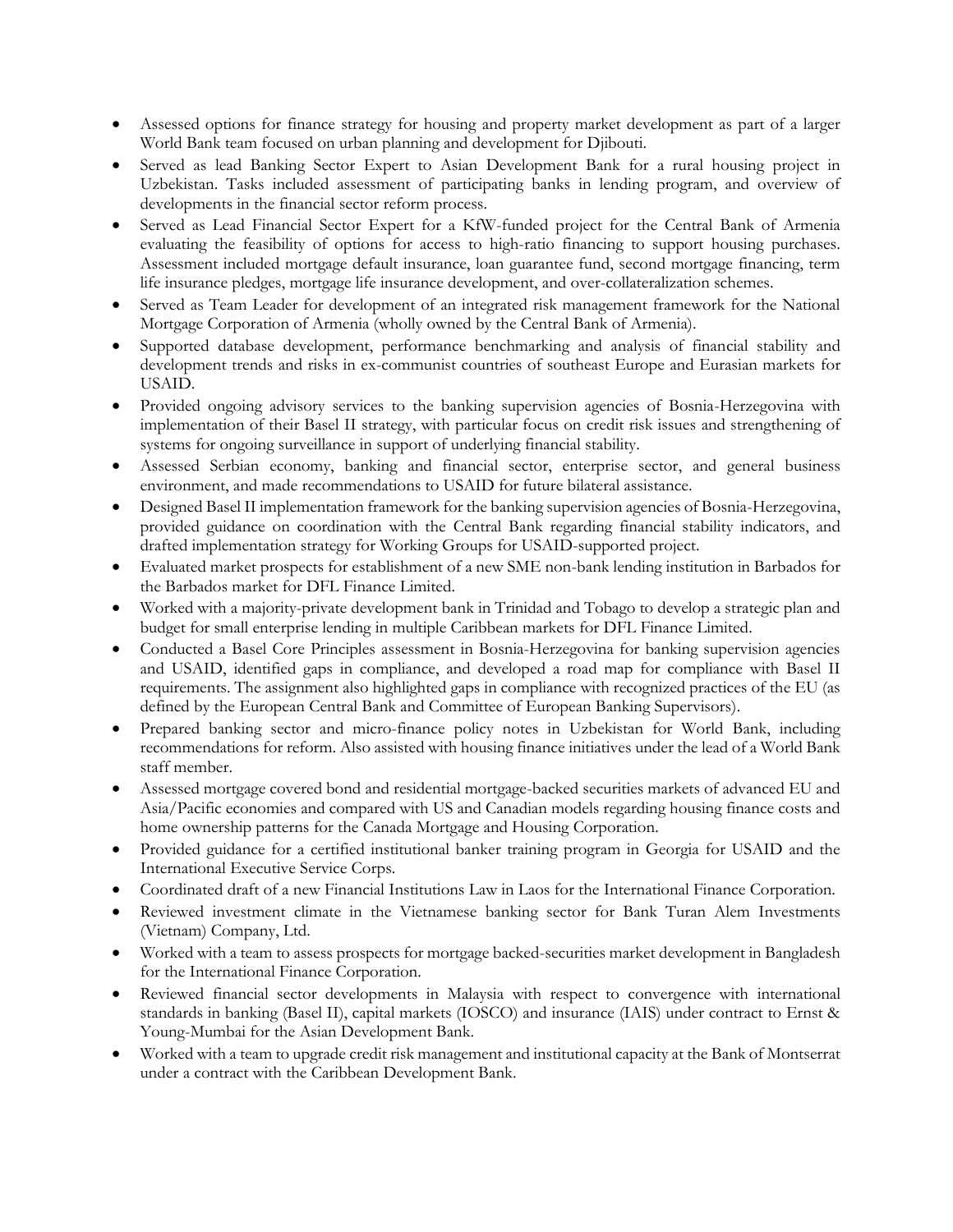- Updated banking and financial sector assessment in Azerbaijan for USAID, evaluated general risks and development challenges, and made recommendations for development of legacy institutions and stable financial sector development.
- Reviewed role of mortgage default insurance as part of larger Basel II Capital Accord for the Canada Mortgage and Housing Corporation.
- Assessed institutional capacity for multi-country coordination on financial stability issues in Armenia, Azerbaijan, Georgia, Kazakhstan, the Kyrgyz Republic, Russia and Ukraine for USAID.
- Delivered several financial sector training modules in credit, banking, financial system risk and related case studies to economic development officers of USAID (under contract to IBM and Abt Associates) over a period of several years.
- Assisted Human Development Network of World Bank with strategic planning, performance indicators and management reporting.
- Developed credit and portfolio risk management manuals and training materials for Vietnamese bankers with the Banker Training Center and conducted training seminars.
- Directed housing finance study of 23 countries for the Canada Mortgage and Housing Corporation.
- Evaluated programs and made recommendations related to the promotion of foreign direct investment into emerging markets for the Multilateral Investment Guaranty Agency and PricewaterhouseCoopers.
- Provided guidance on corporate governance principles for state enterprises based on OECD guidelines and lessons from numerous country experiences to the Government of Kazakhstan and the World Bank.
- Developed recommendations for SME finance and development activity for USAID in Georgia.
- Directed a financial sector assessment of Armenia reviewing banking and non-bank credit organizations (micro-finance, mortgage, leasing, etc.), insurance, pension and securities markets, and made comprehensive recommendations for reform to increase intermediation for SMEs for USAID (and the World Bank and IMF prior to an update of the Financial Sector Assessment Program).
- Drafted policy notes for the World Bank on financial sector reform and early warning system priorities in Ukraine to prevent panic-related deposit outflows in the banking system.
- Evaluated housing and commercial property finance market in FYR Macedonia, and made recommendations on how Working Groups could make the financial system work more efficiently and move to bond markets.
- Assessed capital markets in Romania and made recommendations on development consistent with EU standards for the World Bank.
- Developed a comprehensive methodology for the assessment of banking sectors and non-bank financial services, including a risk rating system and comparative performance measures across countries/regions. Reviews conducted (at least once) in Armenia, Azerbaijan, Bosnia-Herzegovina, Bulgaria, Georgia, Hungary, FYR Macedonia, Poland and Ukraine.
- Drafted financial and private sector strategy notes on Bulgaria, Croatia and Romania for the World Bank.
- Reviewed current financial sector strategy of Afghanistan for the World Bank and provided additional recommendations on how to make the formal financial system operate more effectively.
- Assessed the direct fiscal costs of recapitalizing state banks in 14 transition countries and evaluated economic impact as well as impact on banking system development and solvency for the World Bank.
- Presented recommendations to the World Bank on how Egypt could introduce reforms in the financial, private and public sector combined with e-based applications to increase growth in knowledge-based areas, and to stimulate investment into the economy from abroad.
- Worked with USAID to evaluate remittance flows and impact on the financial sector of Eastern Caribbean region.
- Worked with the World Bank to design a commercial bank restructuring effort in Afghanistan involving rehabilitation, resolution, and technical assistance.
- Conducted a banking and financial sector assessment in Bosnia-Herzegovina for *Kreditanstalt fur*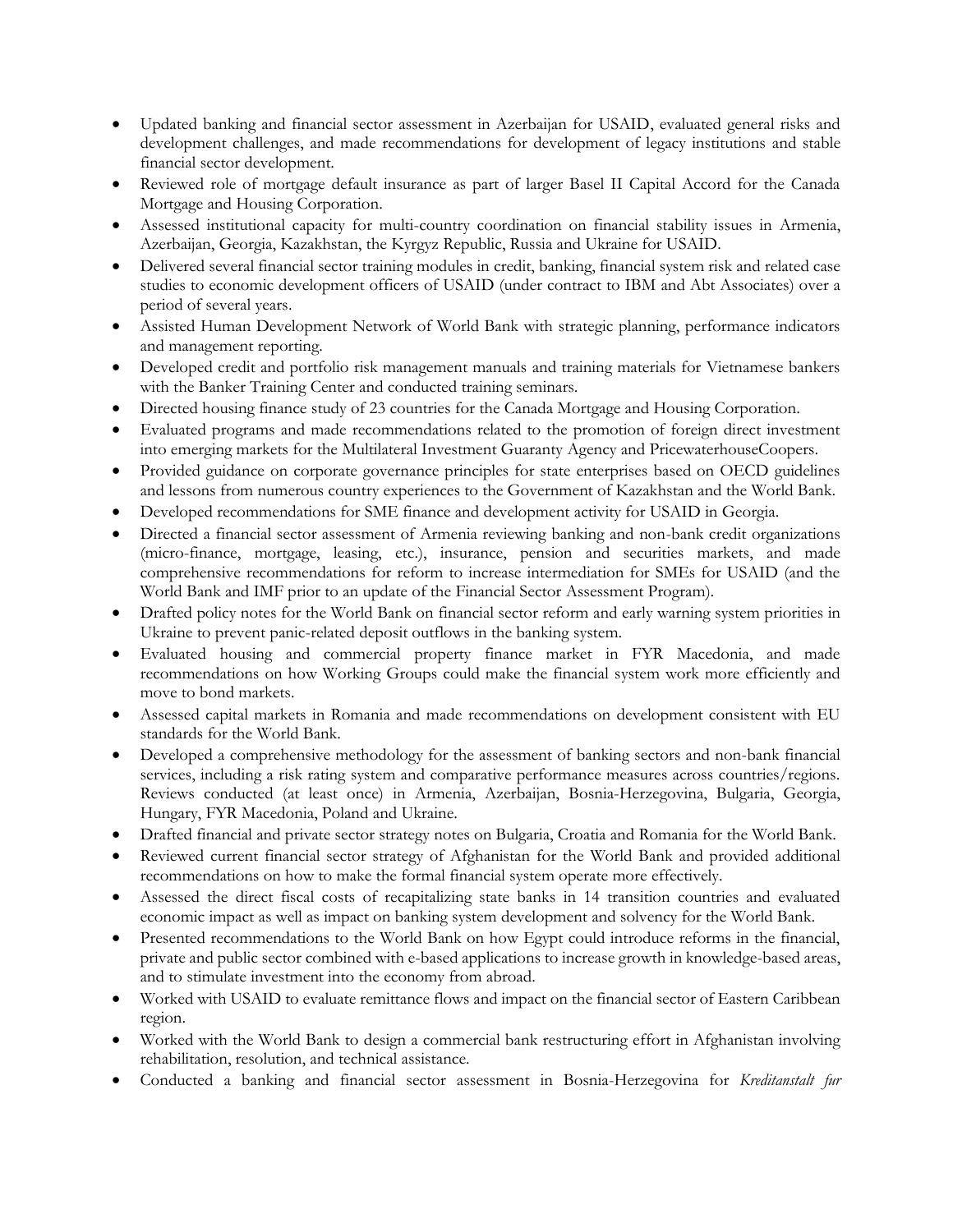*Wiederaufbau* of Germany.

- Presented a comprehensive paper on corporate bond market trends and developments around the globe, with focus on transition country markets, for a USAID-sponsored debt market conference.
- Directed an assessment of postal banking and payments prospects in Afghanistan for USAID.
- Assessed effectiveness of World Bank indicators in the assignment of country ratings for financial sector development and private sector development, and made recommendations on improvements.
- Conducted a comprehensive assessment of mortgage default insurance systems around the world for the Canada Mortgage and Housing Corporation.
- Provided background for private and financial sector strategy development for the World Bank in the Europe Central Asia and Latin America/Caribbean regions.
- Prepared detailed administrative framework for a \$1 million line of credit agreement for a farmers' association in Bosnia-Herzegovina and its bank.
- Reviewed leasing and mortgage finance markets in Ukraine for the World Bank.
- Designed survey, conducted background research, and made policy recommendations to the Government of Bulgaria on post-privatization reforms and effectiveness.
- Assessed prospects for market-based mortgage finance market in Serbia for USAID.
- Conducted global assessment of mortgage finance trends and products to design a framework for mortgage finance development in transition and emerging economies for USAID.
- Reviewed status of Kosovo micro-finance and banking sector, and made recommendations to the World Bank on legal, regulatory and institutional issues to strengthen links to support increased levels of prudent lending to small-scale businesses.
- Assessed the local Treasury bill market in Romania for the World Bank.
- Evaluated the credit information bureau of the National Bank of Romania and made recommendations for enhancement.
- Reviewed restructuring and privatization programs of the remaining state banks in Romania and identified risks to successful implementation for the World Bank.
- Assessed financial, managerial and operational status of two state-owned banks in Ukraine and presented recommendations to the World Bank for restructuring.
- Conducted a brief vulnerability assessment of the Ukrainian banking sector for the World Bank.
- Designed pre-privatization strategies for CIS banks and enterprises and post-privatization assistance for EU candidates for the World Bank.
- Assessed options for banking sector privatization and resolution in Slovakia for USAID.
- Designed lines of credit for small-/medium-sized enterprises in Bosnia-Herzegovina and Kosovo for the World Bank.
- Developed a financial strategy involving a revolving fund, term facilities, and broader domestic and regional capital markets development for cocoa sector restructuring in Ghana for USAID.
- Assessed banking sector restructuring and privatization strategy for the World Bank in Albania, Azerbaijan, Bosnia, Croatia, Kyrgyz Republic, Moldova, Poland, Romania and Ukraine.
- Managed database development and financial sector review for World Bank department responsible for 27 countries in Europe and Central Asia.
- Assessed corporate and financial restructuring in seven East Asian economies for World Bank.
- Developed financial sector database for 27 countries in Europe and Central Asia for USAID.
- Finalized financial sensitivity model regarding interest rate scenarios and provided recommendations to the Hong Kong Monetary Authority on appropriate timing for the decontrol of interest rate rules.
- Edited newsletter for a large international accounting firm on financial sector regulatory issues.
- Oversaw feasibility study for building materials manufacturer in Bosnia-Herzegovina.
- Conducted a review of a World Bank enterprise and financial sector adjustment loan in Poland.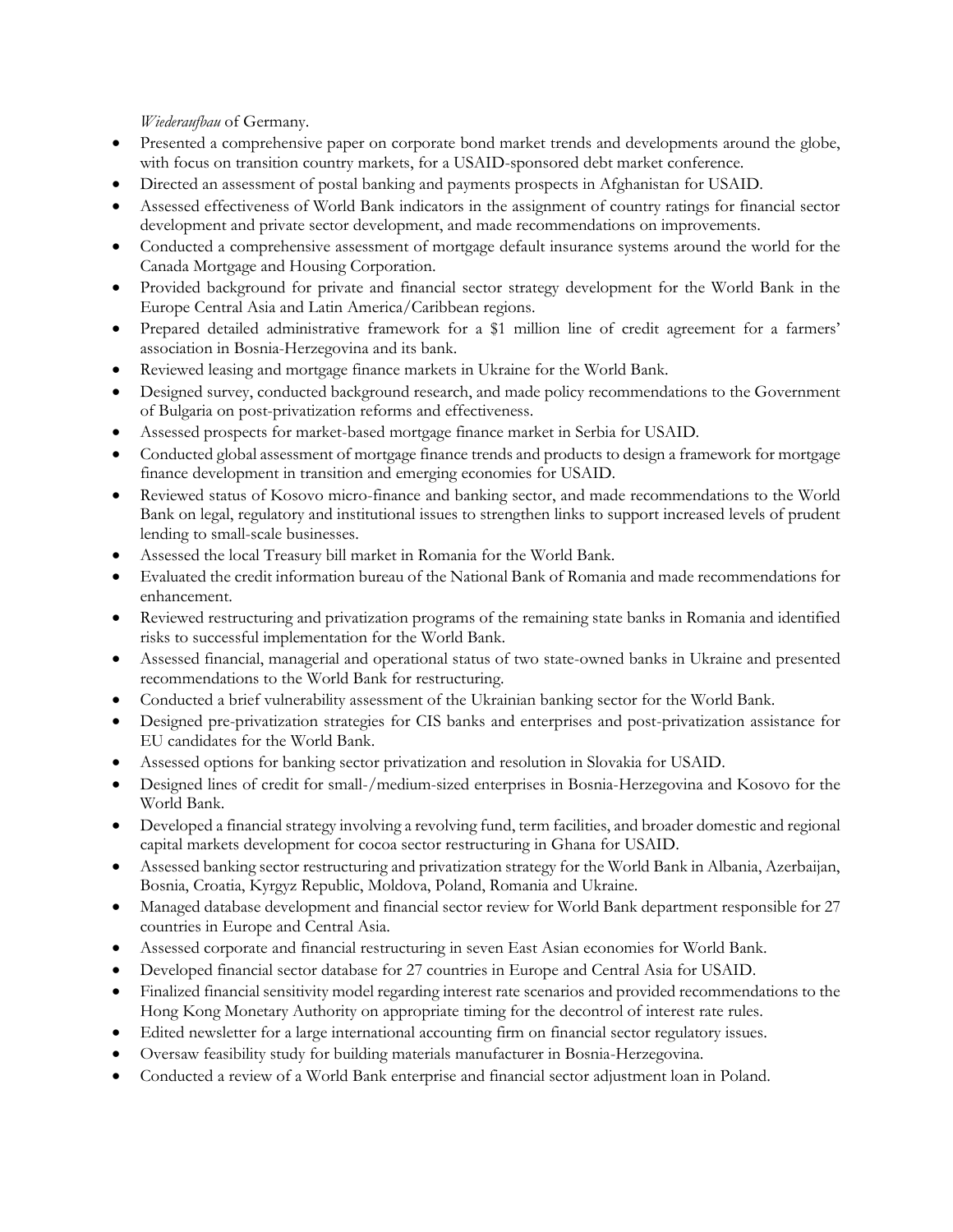# **CANADA MORTGAGE AND HOUSING CORPORATION, Director, International**

# **Housing Finance and Advisor to Chief Risk Officer on Risk Management Policy, 2007-2012**

- Coordinated drafting of Corporate-wide Liquidity Management note in response to ALCO request and in relation to Minister of Finance Financial Risk Management Guidelines for Crown Corporations.
- Developed position paper on risks and feasibility of fixed income investments in Canadian Public-Private Partnership market for CMHC's investment portfolio.
- Coordinated effort to consolidate financial risk management policies of CMHC's securitization, mortgage default insurance, and assisted housing activities within the broader context of enterprise risk management requirements.
- Assisted team in developing a business and implementation plan for establishment and operation of a mortgage default insurance company in South Africa for the National Housing Finance Corporation.
- Reviewed Syrian government reform plans in housing and housing finance markets, and made recommendations for housing finance development and reform to the government.
- Directed training and facilitated strategic planning discussions for the Real Estate Bank of Syria.
- Coordinated a team that developed a business plan for General Housing Authority of Saudi Arabia involving beneficiaries, programs, budget, operations, risk management, performance indicators, and market analysis functions.
- Summarized 11 housing agency models for the General Housing Authority of Saudi Arabia.
- Led a team that developed a business and implementation plan for a non-bank mortgage finance company in Saudi Arabia.
- Directed mortgage lending training effort sponsored by the State (central) Bank of Pakistan and IFC for bankers and regulators in Pakistan.

# **WORLD BANK, Financial Analyst, 1993-1996**

- Managed financial sector reform component of \$110 million credit to Government of Bosnia-Herzegovina based on review of banking sector regulatory and supervisory needs, and banks' financial condition, organizational structures and operating procedures.
- Designed and supervised \$23 million line of credit to small-scale businesses in Bosnia-Herzegovina based on financial assessments and reviews of preliminary business plans.
- Designed private Regional Investment Fund project for investment in Poland based on review of banking and capital markets capacity, and assessment of financing needs of companies.
- Established comprehensive banking sector databases, and advised on banking and business sector reform in Croatia and Albania.
- Co-authored publications on banking and enterprise reform, private sector development, foreign direct investment, and prospects for market integration of ex-socialist countries into the European Union.

### **J.E. AUSTIN ASSOCIATES, Chief Financial Officer and Senior Consultant**, **1989-1993**

- Managed financial accounts, reported to Board, and devised strategic planning options for company management based on internal costing and external market assessments.
- Directed private sector assessments in nine African countries for USAID linked to company-devised methodology to feed into logical framework analysis, and presented strategic options based on findings from assessments and USAID budgetary resources and cost constraints.
- Supervised design of management advisory services to agribusinesses in Romania for the World Bank.
- Designed Enterprise Development Fund for investment in SMEs in Morocco for USAID.
- Led team that evaluated prospects for a loan guarantee fund in Morocco in support of SMEs and exportled businesses for USAID.
- Developed financial projections and analyses for prospective private foreign investment in the wholesale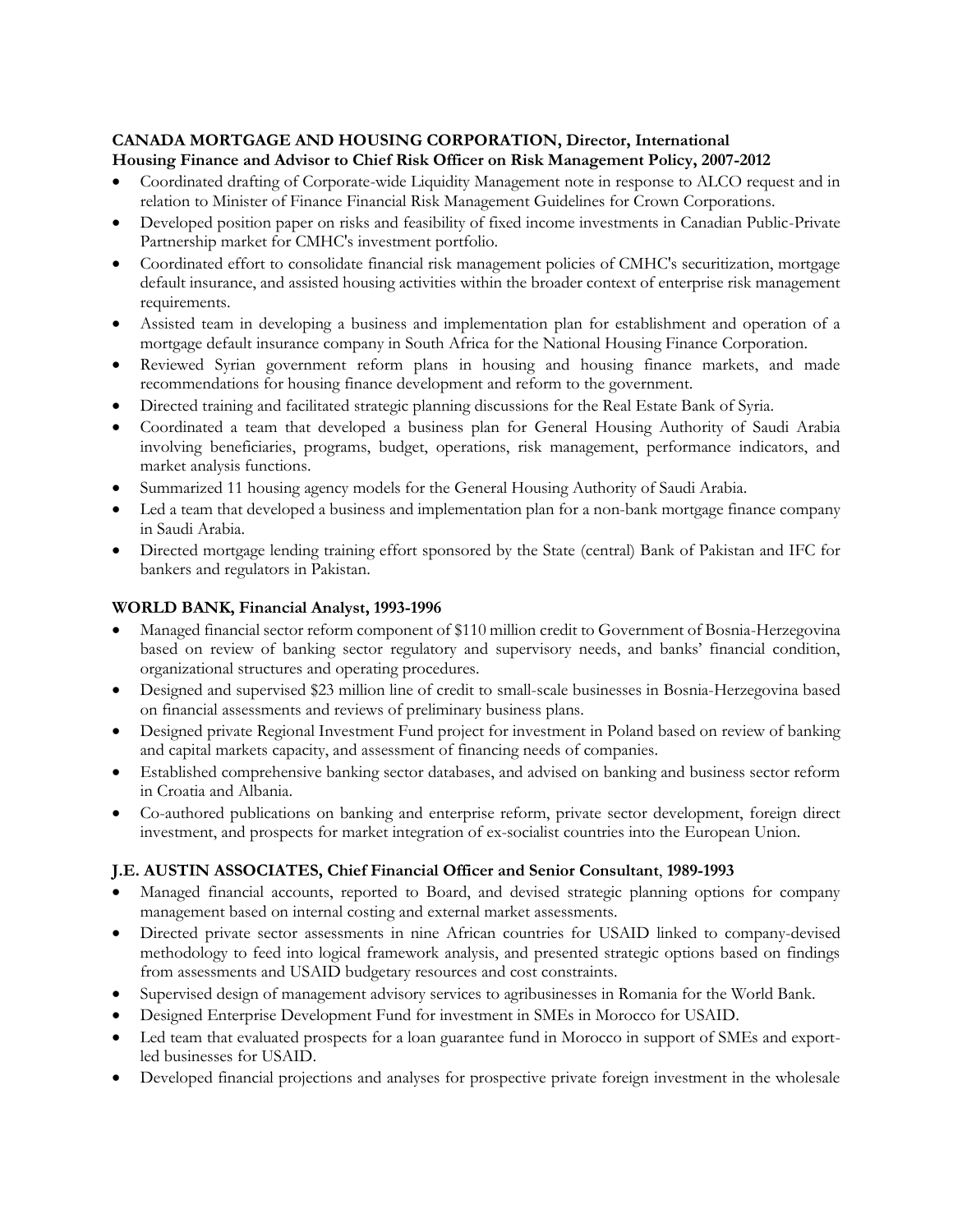and retail ice cream business in China.

### **TECHNOSERVE, INC., GHANA, Financial Advisor & Credit Specialist, 1987-1989**

- Managed market surveys and feasibility studies of 13 agro-processing cooperatives in the maize and oil palm sectors.
- Developed credit programs for cooperative members and organizations to finance agricultural production, processing and marketing.
- Trained local staff in financial and business management techniques.
- Provided business and financial advisory services to micro- and small-scale enterprises.
- Directed 350-page Rural Finance study on banking, credit unions, micro-finance and informal savings associations for the World Bank, USAID and Ministries of Agriculture and Finance.

### **CONTINENTAL ILLINOIS BANK, Credit Analyst, 1985-1987**

- Assessed business and financial risks of Florida-based firms and played support role in marketing relationships with banking, shoe manufacturing, beverage distribution, consumer electronics, transportation, and entertainment firms.
- Attended eight-month corporate bank training program that include working in the Midwest Manufacturing region focused on industrial companies based in Wisconsin.

### **BANK OF AMERICA, M.B.A. Intern, 1984**

- Analyzed construction equipment industry to help structure the bank's regional credit portfolio.
- Reported on leading products and services, company market shares, production and distribution capabilities, and foreign exchange implications for domestic producers.

#### **OTHER**

- Peace Corps Volunteer, Morocco, 1978-1980
- Member of the Canadian Association of Business Economists

### **EXTERNAL PUBLICATIONS**

- M. Borish, Strategic Requirements for Next Stage Financial Sector Reform in Armenia, Armenian Journal of Public Policy, December 2005
- M. Noël, R. Shojai and M. Borish, Capital Markets and Non-Bank Financial Institutions in Romania, World Bank, 2004
- K. Sherif, M. Borish and A. Gross, State-Owned Banks in the Transition: Origins, Evolution, and Policy Responses, World Bank, 2003
- K. Sherif, M. Borish and G. Clarke, Structural Adjustment in Transition: Lessons from the Case Studies of Albania, Azerbaijan, Kyrgyz Republic and Moldova, World Bank, 2001
- M. Borish, Transition Troubles in the CIS Region: A Snapshot of Banking Sector Problems in the Former Soviet Union, *The Financial Regulator*, London, UK, 1999
- M. Borish, Multilaterals, Disclosure and Compliance with the Basle Core Principles, *The Financial Regulator*, London, UK, 1997
- M. Borish, W. Ding, and M. Noël, The Evolution of the State-owned Banking Sector During Transition in Central Europe, *Europe-Asia Studies*, Glasgow, UK, 1997
- M. Borish and W. Ding, Movement Towards Market-Based Banking in Bosnia-Herzegovina, *MOCT-MOST*, Bologna, Italy, 1997
- M. Borish and F. Montes-Negret, Methods of Restructuring Distressed Banks in Transitional Economies: Lessons from Central Europe and Ukraine, Chicago Federal Reserve Bank, 1997
- M. Borish, W. Ding, and M. Noël, A Review of Bank Performance During Transition in Central Europe,